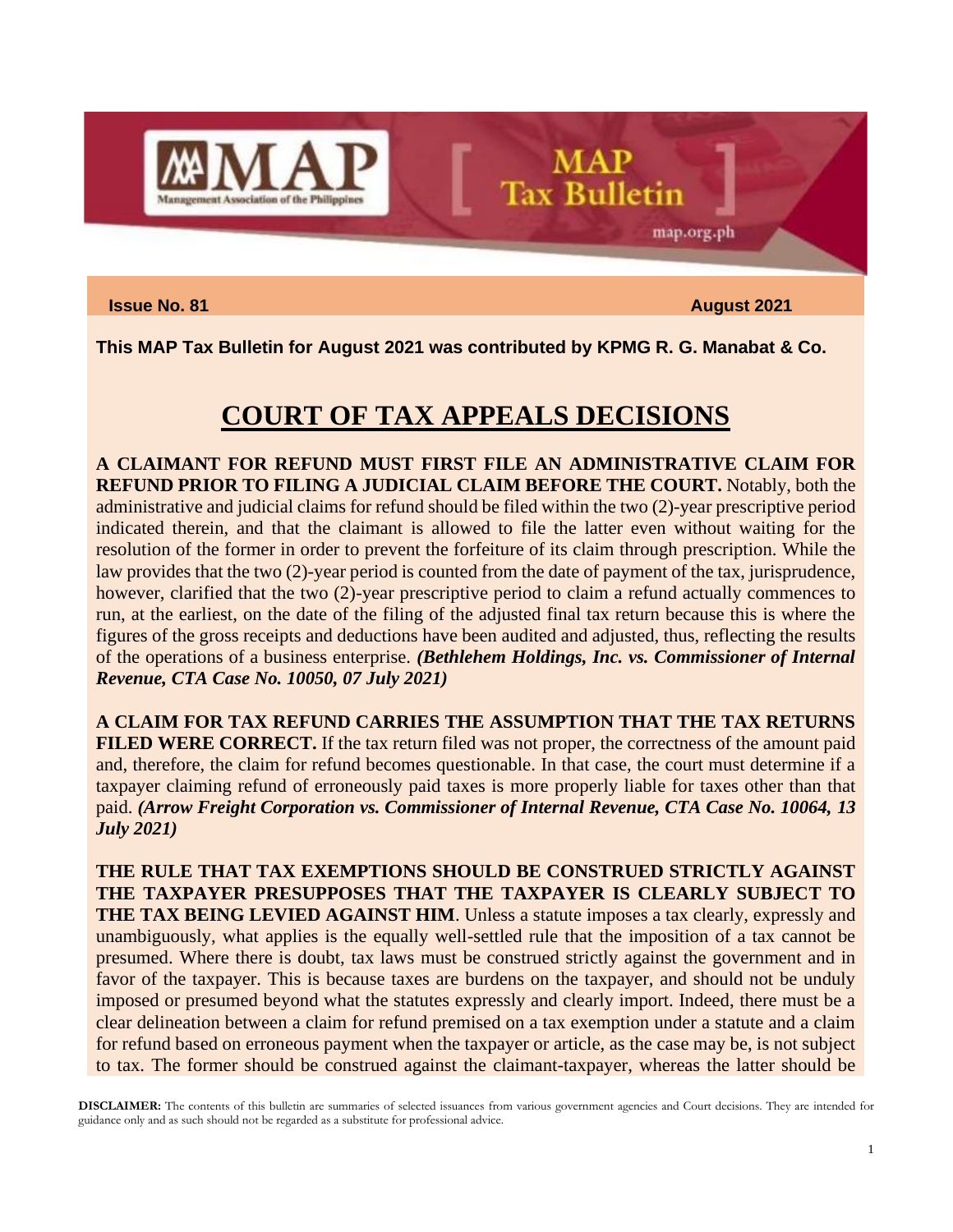construed against the government. *(Petron Corporation v. Commissioner of Internal Revenue, et al, CTA Case No. 8544, 19 July 2021)*

**WITHOUT PROOF THAT THE EXAMINATION WAS PROPERLY AUTHORIZED, ALL ASSESSMENTS THAT WERE DERIVED FROM SUCH EXAMINATION ARE NULL AND VOID.** Party-litigants in a tax assessment case are duty bound to present and offer their corresponding pieces of evidence to prove every minute aspect of their respective cases. One party cannot simply rely on the weakness of the other party's evidence to win a deficiency tax assessment case. The party to whom the judgment will be favorable should be that party who proved, through the evidence adduced, that said party is indeed entitled to such ruling. Following this, and to the point of being repetitive, LOA No. 00001975 cannot be considered in determining whether the examinations of petitioner in relation to the subject deficiency tax assessments have been properly authorized since respondent failed to offer the said LOA, or any other LOA for that matter, as part of his evidence and especially since he failed to even merely attach or incorporate a copy of the same as part of this Court's records nor identify it through the testimony of his witnesses. *(Rieckermann Philippines, Inc. v. Commissioner of Internal Revenue, CTA Case No. 9613, 22 July 2021)*

# **REVENUE REGULATIONS (RR)**

1. RR No.  $14-2021$ <sup>1</sup> - Suspends the implementation of certain provisions of RR No. 05-2021 dated 8 April 2021.

The following provision of RR No. 05-2021 are hereby suspended:

- Section 2 (C), on the definition of Proprietary Educational Institutions, insofar as it includes therein the phrase *"which are non-profit".*
- Section 2 (E), on the definition of Non-Profit, insofar as it applies to "*Proprietary Educational Institutions"*, and
- Section 3 (B), which provides illustration on the tax treatment of Proprietary Educational Institutions which are non-profit.
- 2. RR No.  $15\text{-}2021^2$  Defers the implementation of RR No. 09-2021 which implements the imposition of twelve percent (12%) Value Added Tax (VAT) on transactions covered under Section 106 (A) (2) (a) subparagraphs (3) (4) (5) , and Section 108 (B) subparagraphs (1) and (5) of the National Internal Revenue Code (Tax Code) of 1997, as amended by R.A. 10963 (TRAIN LAW).

The implementation is deferred until the issuance of the amendatory RR.

 $1$  Dated 26 July 2021, Issued on 28 July 2021

 $2^2$  Dated 21 July 2021, Issued on 28 July 2021

**DISCLAIMER:** The contents of this bulletin are summaries of selected issuances from various government agencies and Court decisions. They are intended for guidance only and as such should not be regarded as a substitute for professional advice.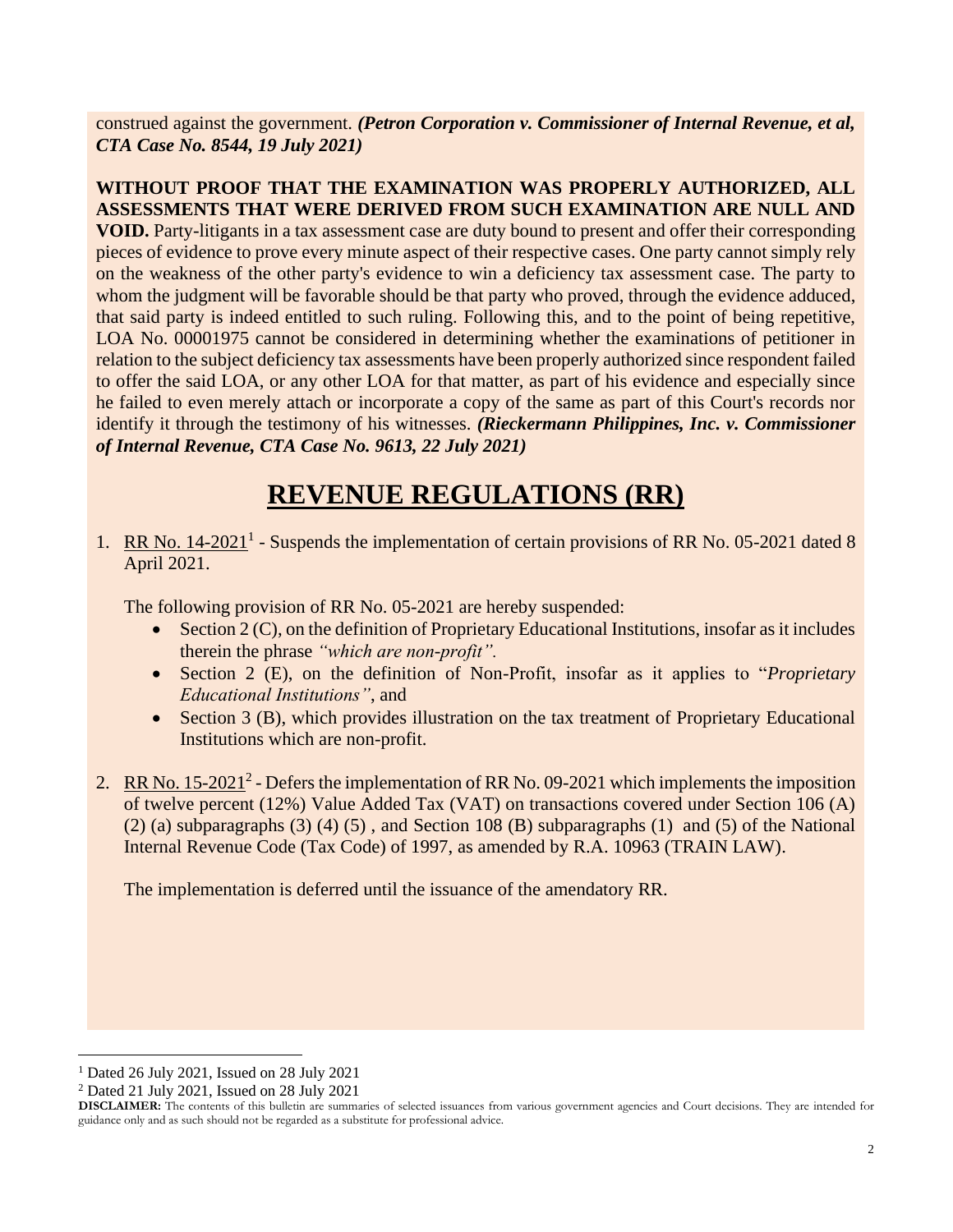## **REVENUE MEMORANDUM ORDERS (RMO)**

1. RMO No. 21-2021<sup>3</sup> - Amends certain provisions of Revenue Memorandum Order (RMO) No. 1-2011 on the implementation of final and executory decisions in administrative cases involving BIR officials/employees.

Within three (3) days from receipt of the decisions/orders, the Personnel Adjudication Division (PAD) shall serve the same, including the order of preventive suspension, to the personnel/official concerned and simultaneously furnish the Head of Office where the personnel/official concerned is assigned. The PAD shall, within three (3) days after the decisions/orders become executory, furnish the Personnel Division and Security Management Division with copies thereof to ensure their full implementation.

The roles and responsibilities of the concerned BIR offices relative to the implementation of decisions/orders are prescribed in the Order.

### **REVENUE MEMORANDUM CIRCULARS (RMC)**

#### 1. RMC No. 81-2021<sup>4</sup> - Publishes the letter from the Food and Drug Administration containing **the "List of VAT-Exempt Products" pursuant to RA No. 11534 (CREATE Act).**

The VAT exemption for the sale or importation of the following shall take effect on:

- a. Medicines for diabetes, high cholesterol, and hypertension beginning January 1, 2020;
- b. Medicines for cancer, mental illness, tuberculosis, and kidney diseases beginning January 1, 2021;
- c. Drugs and vaccines prescribed and directly used for COVID-19 treatment beginning January 1, 2021 until December 31, 2023; and
- d. Medical devices directly used for COVID-19 treatment beginning January 1, 2021 until December 31, 2023.
- 2. **RMC No. 82-2021**<sup>5</sup> **- Addresses the absence of confirmation/acknowledgement e-mail after uploading of documents to eAFS System.**

**Due to technical issues in the Bureau's electronic Audited Financial Statements (eAFS) System, certain taxpayers fail to receive confirmation/acknowledgment emails for scanned copies of documents uploaded to the said system. For this reason, these taxpayers cannot** 

<sup>3</sup> Dated 15 February 2021, Issued on 07 July 2021

<sup>4</sup> Dated 06 July 2021, Issued on 06 July 2021

<sup>5</sup> Dated 22 June 2021, Issued on 07 July 2021

**DISCLAIMER:** The contents of this bulletin are summaries of selected issuances from various government agencies and Court decisions. They are intended for guidance only and as such should not be regarded as a substitute for professional advice.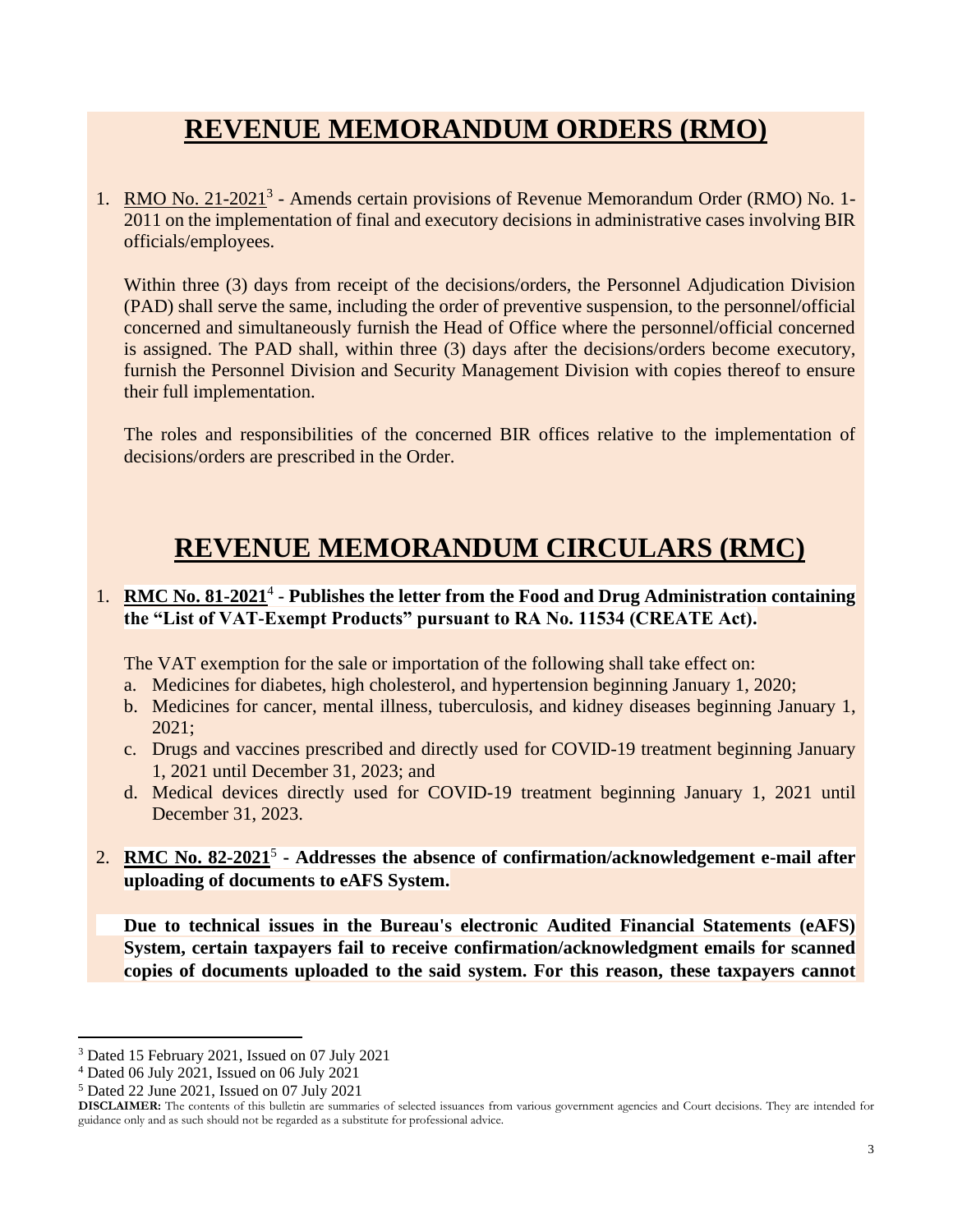**present to other offices, such as the Security and Exchange Commission (SEC), any proof of its submission to this Bureau.**

Under this circular, in lieu of the confirmation/acknowledgement e-mail, copies of screenshots from the eAFS clearly showing the details contained in the screenshot, are considered sufficient proof of submission to the BIR by the concerned taxpayer of the documents described in the said screenshots.

- 3. **RMC No. 83-2021**<sup>6</sup> **- Circularizes the Implementing Rules and Regulations of Title XIII of Republic Act (RA) No. 8424, otherwise known as the "National Internal Revenue Code of 1997", as amended by RA No. 11534 (CREATE Act).**
- 4. **RMC No. 84-2021**<sup>7</sup> **- Circularizes Executive Order No. 138 titled "Full Devolution of Certain Functions of the Executive Branch to Local Governments, Creation of a Committee on Devolution, and for Other Purposes".**
- 5. RMC No. 85-2021<sup>8</sup> Publishes the full text of the IATF Memorandum Circular No. 2021-1 **dated June 3, 2021, by the Secretary of Department of Budget and Management and Chairman of Administrative Order 25 Inter-Agency Task Force, entitled "Guidelines on the Grant of the Performance-Based Bonus (PBB) for the Fiscal Year 2021 under EO No. 80, s. 2012 and EO No. 201, s. 2016".**
- **6. RMC No. 86-2021**<sup>9</sup> **- Circularizes the Memorandum of Agreement on Information Exchange and Reconciliation between Department of Energy, Bureau of Customs and Bureau of Internal Revenue.**
- **7. RMC No. 87-2021**<sup>10</sup> **- Prescribes the acceptance of Philippine Identification (PhilID) Card as an acceptable supporting document for proof of address and valid proof of identification for all transactions or frontline services with the BIR.**

All revenue employees/officials processing BIR frontline services requiring presentation of any valid government issued ID shall accept/allow the PSA-issued PhilID Card as proof of identification of the taxpayer. Presentation of the PhilID alone is sufficient as a valid proof of identification; hence, there is no need to require additional/other government ID to establish the identity of the taxpayer. This is in compliance with Republic Act (RA) No. 11055, also known as Philippine Identification System (Philsys) Act, which aims to establish a single national identification system to provide a valid proof of identification for all citizens and resident aliens as a means of simplifying public and private transactions.

<sup>6</sup> Date 12 July 2021, Issued on 12 July 2021

<sup>7</sup> Dated 30 June 2021, Issued 15 July 2021

<sup>8</sup> Dated 22 June 2021, Issued 15 July 2021

<sup>9</sup> Dated 05 July 2021, Issued 15 July 2021

<sup>10</sup> Dated 15 July 2021, Issued on 15 July 2021

**DISCLAIMER:** The contents of this bulletin are summaries of selected issuances from various government agencies and Court decisions. They are intended for guidance only and as such should not be regarded as a substitute for professional advice.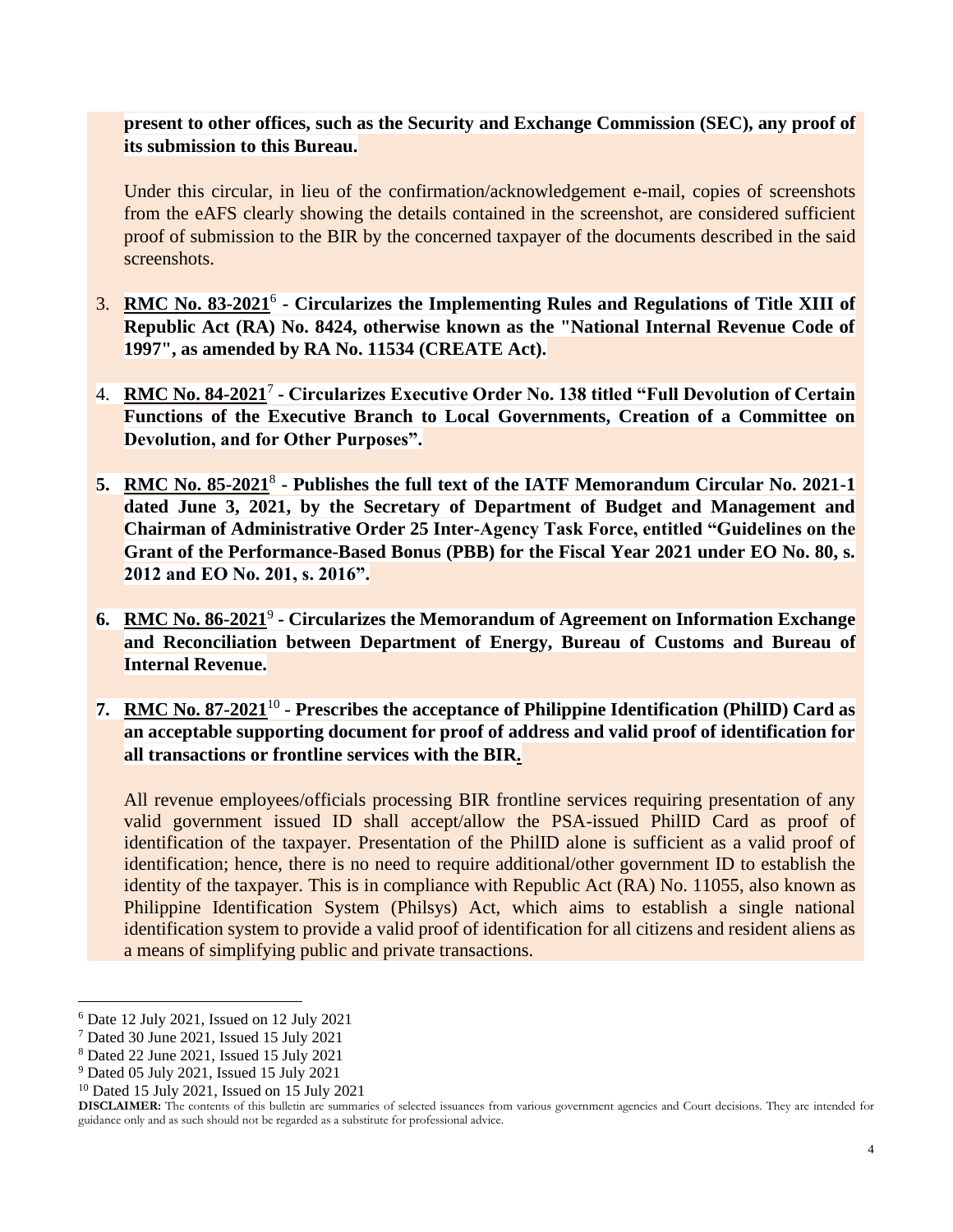8. RMC No. 88-2021<sup>11</sup> - Circularizes the Lists of Withholding Agents required to deduct and **remit the 1% or 2% Creditable Withholding Tax for the purchase of goods and services under Revenue Regulations No. 31-2020.**

According to this circular, the obligation to deduct and remit to the BIR the 1% and 2% CWT shall continue, commence or cease, as the case may be, effective August 1, 2021. Any taxpayer not found in the published list of TWAs is deemed excluded and, therefore, not required to deduct and remit the 1% or 2% CWT pursuant to Revenue Regulations No. 31-2020.

Any written request by the taxpayers as a separate documentary proof for being identified as TWAs, despite the publication in the newspaper of general circulation being deemed sufficient, shall be filed with the Revenue District Office and the corresponding Certification issued by its Revenue District Officer where the concerned withholding agent is duly registered.

- 9. **RMC No. 89-2021**<sup>12</sup> **- Circularizes RA No. 11534, titled "An Act Reforming the Corporate Income Tax and Incentives System, Amending for the Purpose Sections 20, 22, 25, 27, 28, 29, 34, 40, 57, 109, 116, 204 and 290 of the National Internal Revenue Code of 1997, as Amended, and Creating Therein New Title XIII, and for Other Purposes", otherwise known as "Corporate Recovery and Tax Incentives for Enterprises Act" or "CREATE".**
- 10. **RMC No. 90-2021**<sup>13</sup> **- Provides specific guidelines and procedures on the utilization of Tax Payment Certificate (TPC) issued under the Comprehensive Automotive Resurgence Strategy (CARS) Program.**

**According to this circular, TPC refers to a non-transferable certificate, which shall be used to defray the tax and duty obligations of the Eligible and Registered Participants (ERPs) to the National Government. The ERPs shall request from Department of Trade and Industry-Board of Investments (DTI-BOI) for the issuance of TPC based on the statutory deadlines for payment of tax and/or duty.**

**The TPC shall only be applied against the Excise Tax, Income Tax and Value-Added Tax (VAT) liabilities incurred in the course of the ERPs operations, and shall not include any type of Withholding Taxes of the ERPs. The amount of the TPC shall be indicated in the tax return as deduction from the tax due of the ERPs. Specifically, indicate the phrase "TPC No. (control or serial number)" and its corresponding amount in the boxes provided for in the line item of the tax return which states the phrase "Other Tax Credits/Payments (specify)" located immediately after the line item stating "Tax Due". In case the amount of TPC exceeds the tax due, net of the creditable taxes, the excess shall not be considered or treated as a refundable amount.**

**The accomplished tax return shall be filed using the electronic Filing and Payment System (eFPS) or eBIRForms Package, as the case may be. In case the tax due is more than the amount of the TPC, the tax still due shall be paid using the available modes of payment of the BIR.**

 $11$  Dated 29 June 2021, Issued on 16 July 2021

<sup>12</sup> Dated 21 July 2021, Issued on 19 July 2021

<sup>13</sup> Dated 09 July 2021, Issued on 28 July 2021

**DISCLAIMER:** The contents of this bulletin are summaries of selected issuances from various government agencies and Court decisions. They are intended for guidance only and as such should not be regarded as a substitute for professional advice.